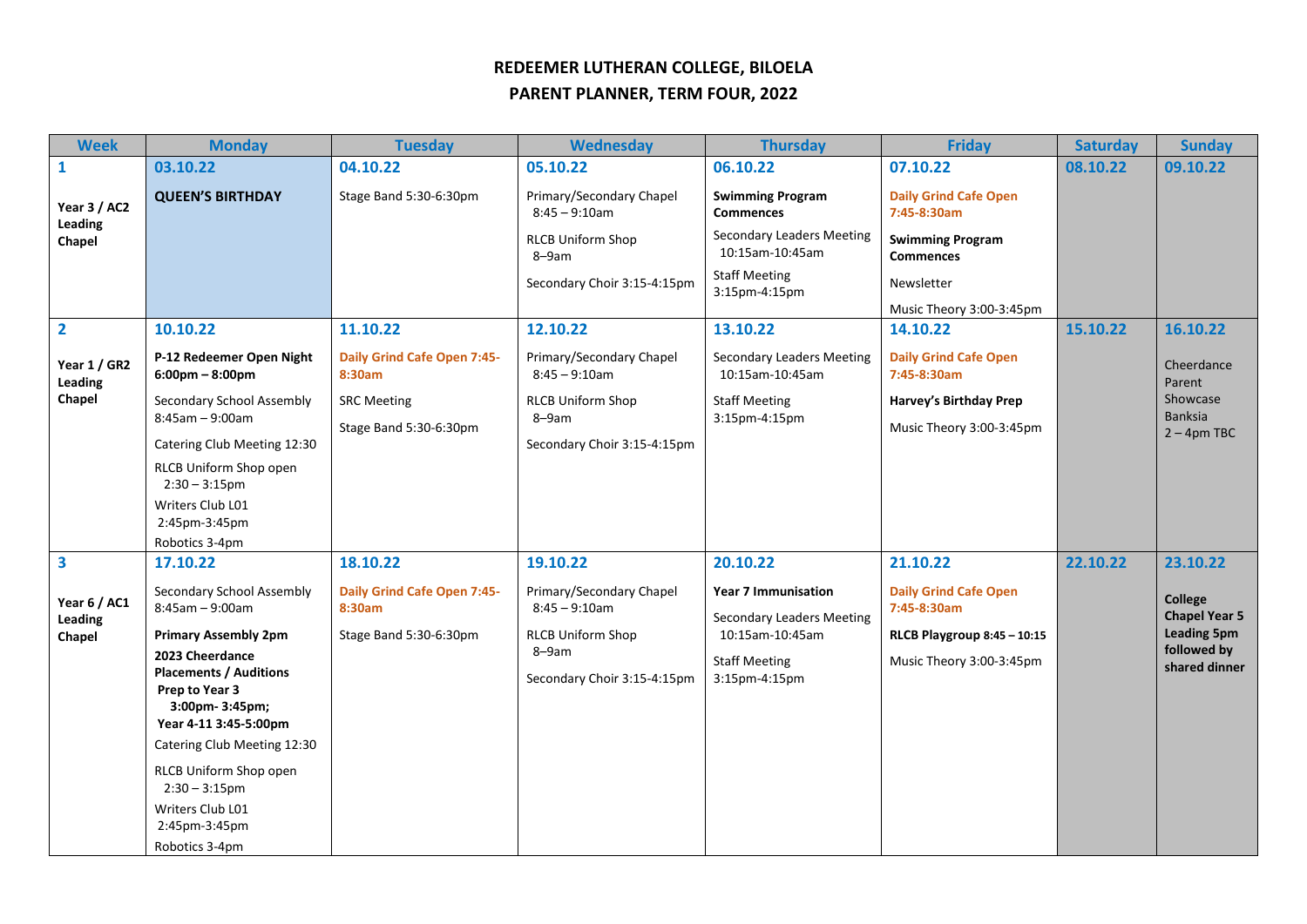| 4                                                                 | 24.10.22                                                                                                                                                                                                                                                      | 25.10.22                                                                                                                     | 26.10.22                                                                                                                                                                                                                                                                        | 27.10.22                                                                                                  | 28.10.22                                                                                                             | 29.10.22 | 30.10.22 |
|-------------------------------------------------------------------|---------------------------------------------------------------------------------------------------------------------------------------------------------------------------------------------------------------------------------------------------------------|------------------------------------------------------------------------------------------------------------------------------|---------------------------------------------------------------------------------------------------------------------------------------------------------------------------------------------------------------------------------------------------------------------------------|-----------------------------------------------------------------------------------------------------------|----------------------------------------------------------------------------------------------------------------------|----------|----------|
| Year 4 / GR1<br>Leading<br>Chapel<br>Year 12<br>External<br>Exams | PFC Meeting 7:00pm<br>Secondary School Assembly<br>$8:45am - 9:00am$<br>Catering Club Meeting 12:30<br>RLCB Uniform Shop open<br>$2:30 - 3:15$ pm<br>Writers Club L01<br>2:45pm-3:45pm<br>Robotics 3-4pm                                                      | <b>Daily Grind Cafe Open 7:45-</b><br>8:30am<br><b>SRC Meeting</b><br>Stage Band 5:30-6:30pm                                 | Primary/Secondary Chapel<br>$8:45 - 9:10am$<br><b>RLCB Uniform Shop</b><br>8-9am<br>Secondary Choir 3:15-4:15pm                                                                                                                                                                 | <b>Secondary Leaders Meeting</b><br>10:15am-10:45am<br><b>Staff Meeting</b><br>3:15pm-4:15pm              | <b>Daniel Morecombe Day</b><br><b>Daily Grind Cafe Open</b><br>7:45-8:30am<br>Newsletter<br>Music Theory 3:00-3:45pm |          |          |
| 5                                                                 | 31.10.22                                                                                                                                                                                                                                                      | 01.11.22                                                                                                                     | 02.11.22                                                                                                                                                                                                                                                                        | 03.11.22                                                                                                  | 04.11.22                                                                                                             | 05.11.22 | 06.11.22 |
| Year 2 / AC2                                                      | Secondary School Assembly<br>$8:45am - 9:00am$                                                                                                                                                                                                                | <b>Daily Grind Cafe Open 7:45-</b><br>8:30am                                                                                 | Primary/Secondary Chapel<br>$8:45 - 9:10am$                                                                                                                                                                                                                                     | <b>Secondary Leaders Meeting</b><br>10:15am-10:45am                                                       | <b>Daily Grind Cafe Open</b><br>7:45-8:30am                                                                          |          |          |
| Leading<br>Chapel<br>Year 12<br>External<br>Exams                 | Catering Club Meeting 12:30<br>RLCB Uniform Shop open<br>$2:30 - 3:15$ pm<br>Writers Club L01<br>2:45pm-3:45pm<br>Robotics 3-4pm                                                                                                                              | 2023 College Captains<br><b>Primary and Secondary</b><br>Interviews 9:00am<br>Stage Band 5:30-6:30pm<br>PC Cricket 16-19 Yrs | <b>RLCB Uniform Shop</b><br>8-9am<br><b>2023 Written Applications</b><br>Due for the following<br>leadership roles: Library &<br><b>Art Monitors, SRC</b><br>Representatives,<br>CheerDance, Music,<br><b>Robotics, Catering Club</b><br><b>Captains</b><br>2023 Sports Captain | <b>Staff Meeting</b><br>3:15pm-4:15pm<br><b>Musical 2023 Auditions</b><br>3:00 <sub>pm</sub>              | RLCB Playgroup 8:45 - 10:15<br>Music Theory 3:00-3:45pm                                                              |          |          |
| $6\phantom{1}6$                                                   | 07.11.22                                                                                                                                                                                                                                                      | 08.11.22                                                                                                                     | <b>Speeches</b><br>09.11.22                                                                                                                                                                                                                                                     | 10.11.22                                                                                                  | 11.11.22                                                                                                             | 12.11.22 | 13.11.22 |
| Prep / AC1<br>Leading<br>Chapel<br>Year 12<br>External<br>Exams   | <b>Orientation Day P-12</b><br>P-6 8:45am-10:30am<br>7-10 12:00-3:00pm<br>NO Secondary School<br>Assembly 8:45am - 9:00am<br>Catering Club Meeting 12:30<br>RLCB Uniform Shop open<br>$2:30 - 3:15$ pm<br>Writers Club L01<br>2:45pm-3:45pm<br>Robotics 3-4pm | Daily Grind Cafe Open 7:45-<br>8:30am<br><b>SRC Meeting</b><br>Stage Band 5:30-6:30pm                                        | Primary/Secondary Chapel<br>$8:45 - 9:10am$<br><b>RLCB Uniform Shop</b><br>8-9am<br>Secondary Choir 3:15-4:15pm                                                                                                                                                                 | <b>Interhouse Swimming</b><br>Carnival 5:30pm P-12<br><b>Secondary Leaders Meeting</b><br>10:15am-10:45am | <b>Pupil Free Day</b>                                                                                                |          |          |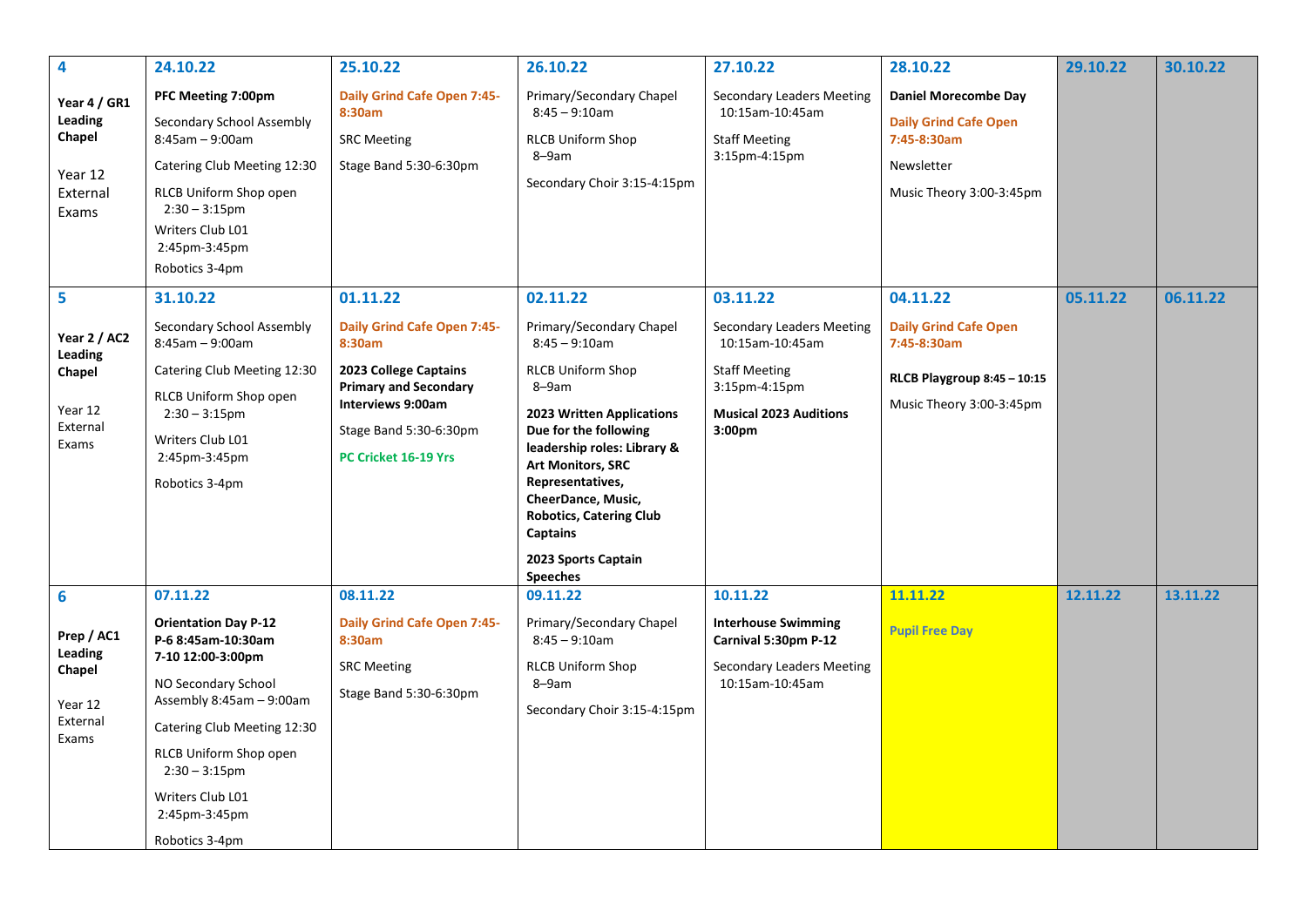| $\overline{7}$                                | 14.11.22                                                                                                                                                                                                                                                                       | 15.11.22                                                                                                                                                            | 16.11.22                                                                                                                                                                                                         | 17.11.22                                                                                                                                                                          | 18.11.22                                                                                                                                                                                                          | 19.11.22 | 20.11.22                                                                                 |
|-----------------------------------------------|--------------------------------------------------------------------------------------------------------------------------------------------------------------------------------------------------------------------------------------------------------------------------------|---------------------------------------------------------------------------------------------------------------------------------------------------------------------|------------------------------------------------------------------------------------------------------------------------------------------------------------------------------------------------------------------|-----------------------------------------------------------------------------------------------------------------------------------------------------------------------------------|-------------------------------------------------------------------------------------------------------------------------------------------------------------------------------------------------------------------|----------|------------------------------------------------------------------------------------------|
| Year 2 / GR1<br>Leading<br>Chapel             | Secondary School Assembly<br>$8:45am - 9:00am$<br>Catering Club Meeting 12:30<br>RLCB Uniform Shop open<br>$2:30 - 3:15$ pm<br>Writers Club L01<br>2:45pm-3:45pm<br>Robotics 3-4pm                                                                                             | <b>Daily Grind Cafe Open 7:45-</b><br>8:30am<br>Stage Band 5:30-6:30pm                                                                                              | Awards' Night<br>Year 6-12 7:00pm<br>Band, Choirs, Cheer, Dance<br>Performing<br><b>Primary/Secondary Chapel</b><br>$8:45 - 9:10am$<br><b>RLCB Uniform Shop</b><br>8-9am<br>Secondary Choir 3:15-4:15pm          | <b>Secondary Leaders Meeting</b><br>10:15am-10:45am<br><b>Staff Meeting</b><br>3:15pm-4:15pm                                                                                      | Cafe Open 7:45-8:30am<br>Year 12 Final Day<br><b>Leavers Day</b><br>Newsletter<br>Music Theory 3:00-3:45pm                                                                                                        |          | College<br><b>Chapel Prep</b><br><b>Leading 5pm</b><br>followed by<br>Sausage<br>Sizzle. |
| 8<br>Year 5 / AC2<br><b>Leading</b><br>Chapel | 21.11.22<br>PFC Meeting 2:00pm<br>Year 11 Leadership Camp<br><b>Luther Heights</b><br>Secondary School Assembly<br>$8:45am - 9:00am$<br>Catering Club Meeting 12:30<br>RLCB Uniform Shop open<br>$2:30 - 3:15$ pm<br>Writers Club L01<br>2:45pm-3:45pm<br>Robotics 3-4pm       | 22.11.22<br>Year 11 Leadership Camp<br><b>Daily Grind Cafe Open 7:45-</b><br>8:30am<br><b>SRC Meeting</b><br>Stage Band 5:30-6:30pm                                 | 23.11.22<br>Year 11 Leadership Camp<br>Primary/Secondary Chapel<br>$8:45 - 9:10$ am<br><b>RLCB Uniform Shop</b><br>8-9am<br><b>Interschool Swimming</b><br>Carnival - Evening TBC<br>Secondary Choir 3:15-4:15pm | 24.11.22<br>Year 11 Leadership Camp<br><b>Secondary Leaders Meeting</b><br>10:15am-10:45am<br><b>Staff Meeting</b><br>3:15pm-4:15pm                                               | 25.11.22<br>Cafe Open 7:45-8:30am<br>Year 11 Leadership Camp<br>Year 11 Final Day<br>Year 10 Vs Teachers<br>Volleyball 10:30am<br>(All school attends - have<br><b>MT</b> in Banksia)<br>Music Theory 3:00-3:45pm | 26.11.22 | 27.11.22<br>Year 10<br>Leadership<br>Camp-Emu<br><b>Gully</b>                            |
| 9<br>Year 6 / GR1<br>Leading<br>Chapel        | 28.11.22<br>Year 10 Leadership Camp -<br><b>Emu Gully</b><br>Secondary School Assembly<br>$8:45am - 9:00am$<br><b>Primary Assembly 2pm</b><br>Catering Club Meeting 12:30<br>RLCB Uniform Shop open<br>$2:30 - 3:15$ pm<br>Writers Club L01<br>2:45pm-3:45pm<br>Robotics 3-4pm | 29.11.22<br>Year 10 Leadership Camp -<br><b>Emu Gully</b><br>Transition Day - Year 7 2023<br>Stage Band 5:30-6:30pm<br><b>Daily Grind Cafe Open 7:45-</b><br>8:30am | 31.11.22<br>Year 10 Leadership Camp -<br><b>Emu Gully</b><br>Year 10 Final Day<br>Primary/Secondary Chapel<br>$8:45 - 9:10am$<br><b>RLCB Uniform Shop</b><br>8-9am<br>Secondary Choir 3:15-4:15pm                | 01.12.22<br><b>Year Six Graduation</b><br>Service 6:00pm-7:30pm<br><b>Banksia</b><br><b>Secondary Leaders Meeting</b><br>10:15am-10:45am<br><b>Staff Meeting</b><br>3:15pm-4:15pm | 02.12.22<br>Cafe Open 7:45-8:30am<br>RLCB Playgroup 8:45 - 10:15<br>Newsletter<br>Music Theory 3:00-3:45pm                                                                                                        | 03.12.22 | 04.12.22<br><b>Carols by</b><br><b>Candlelight</b>                                       |